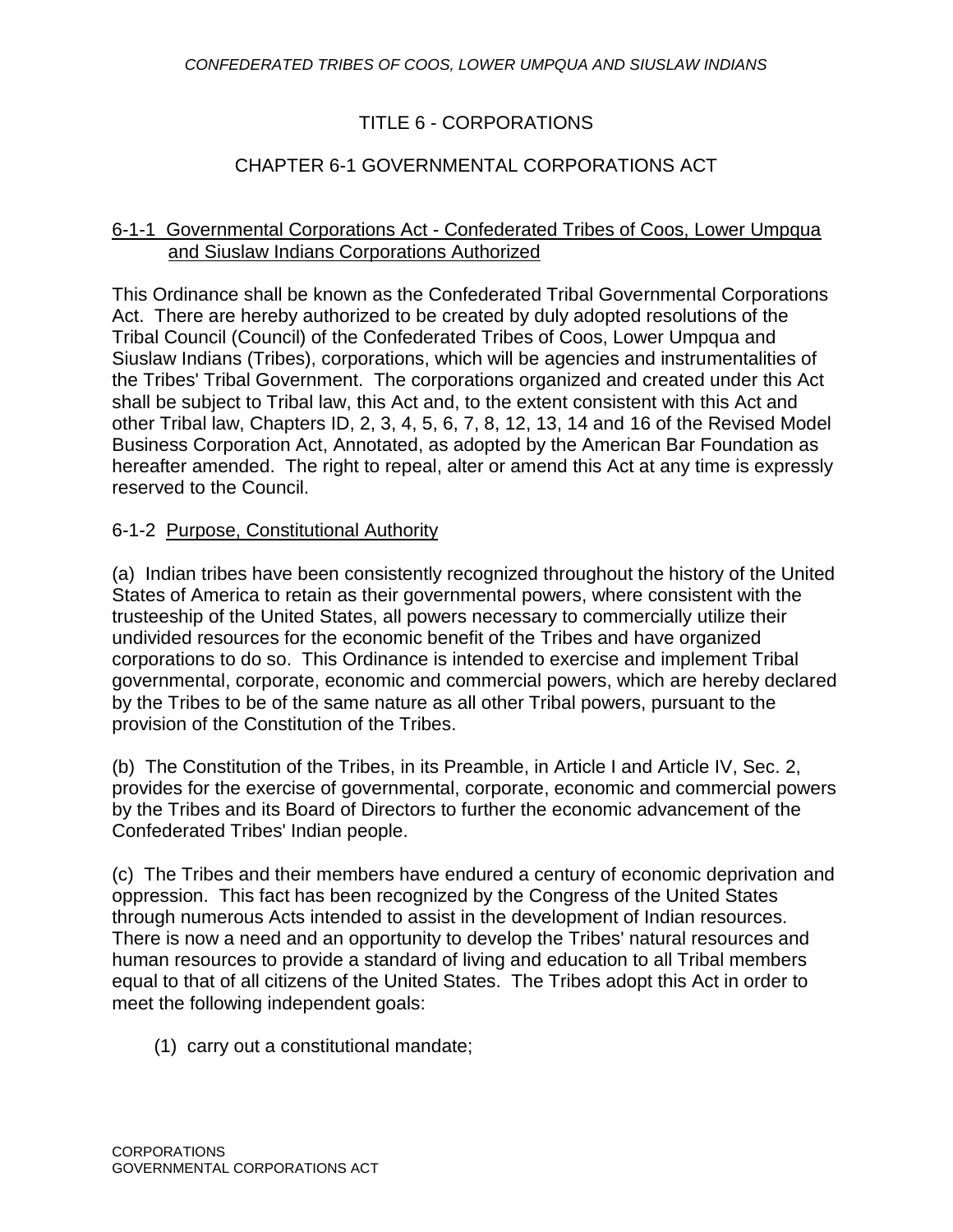(2) develop and manufacture Tribal natural resources to obtain the highest value possible for those resources;

(3) to raise the standard of living and education for all Tribal members;

(4) to enter into and take advantage of governmental, business and commercial opportunities available to the Tribes.

(d) To accomplish the goals set out in (c) above, this Code is designed to further the development of all of the Tribal resources including but not limited to:

- (1) The Tribal labor force on or near the Tribes' Reservation;
- (2) Timber;
- (3) Minerals, oil and gas;
- (4) Waters;
- (5)Lands;
- (6) Fish and wildlife;
- (7) Agricultural products and livestock;
- (8) Electric power.

(e) To accomplish the goals set out in (c) and (d) above, the Council hereby finds that for purposes of efficiency and wise stewardship, it is necessary for the management of the economic development of Tribal resources to be separated from other governmental functions of the Tribes and placed within the responsibility of persons or entities different from the Council, so that commercial development may take place within and be based upon the sphere of the economic marketplace rather than within the sphere of Tribal, political concerns.

(f) The Tribes have operated governmental programs to protect the economic and social welfare of Tribal members and to protect the health and security of all persons on and near the Reservation. To support these programs, the Tribes have depended upon government funding and surplus revenues from the sale and utilization of Tribal natural resources and from Tribal enterprises. It is intended that the corporations created under this Act will increase the revenues to the Tribes from the sale and utilization of Tribal natural and other resources by adding value to those resources through manufacturing, processing, exporting services, education and other means. Such surplus and additional revenues may be used to fund governmental programs and for the protection and security of Tribal members and residents of the Reservation.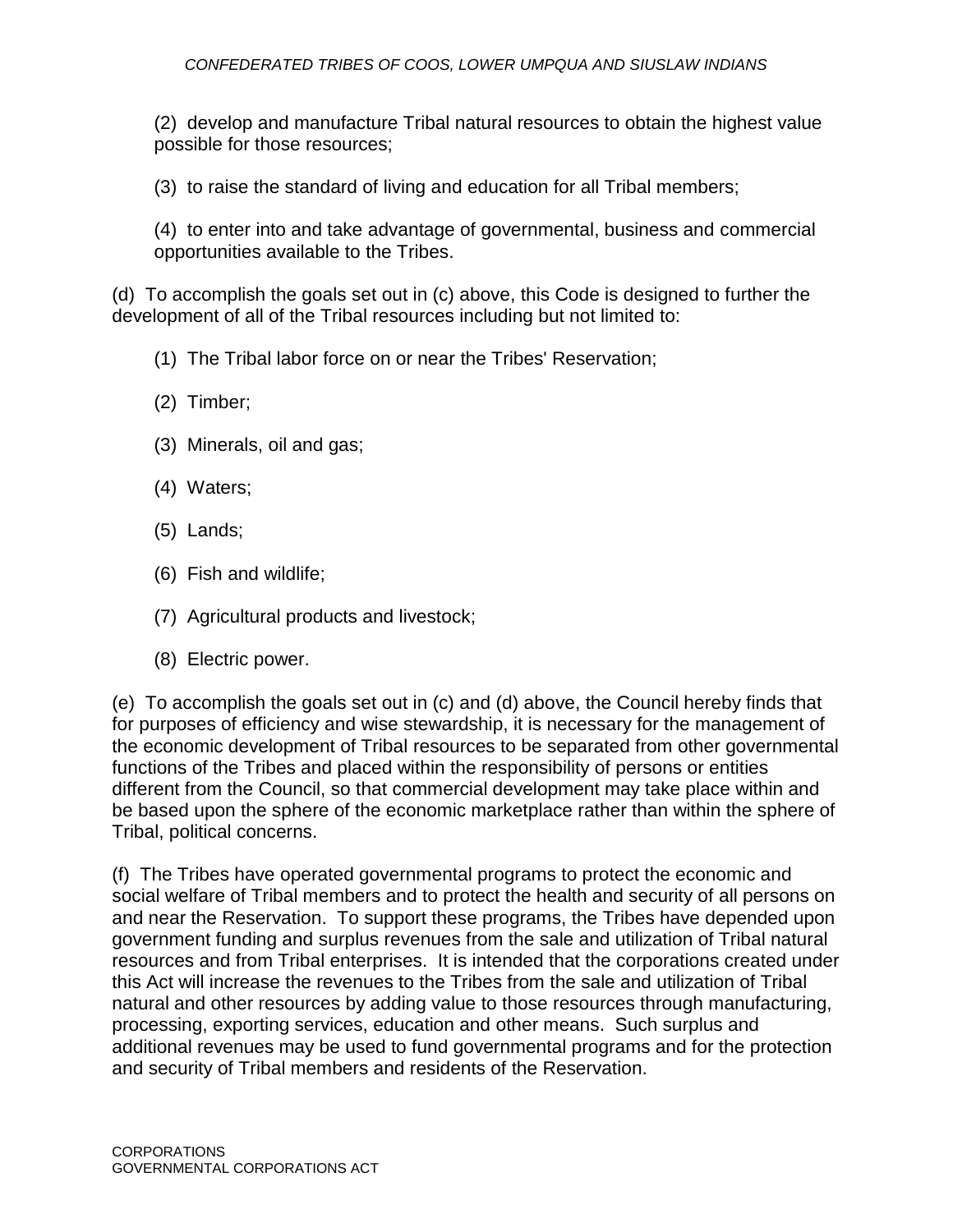# 6-1-3 Privileges and Immunities

The corporations established under this Act shall be considered to be governmental arms, agencies and instrumentalities of the Tribes; and their officers and employees considered officers and employees of the Tribes, notwithstanding the fact that their work rules and conditions may differ from those of other Tribal employees; carrying out responsibilities imposed upon the Council for economic advancement of the Tribes and their members by the Constitution and Bylaws of the Tribes. Such corporations, their officers and employees, shall, therefore, be entitled to all of the privileges and immunities enjoyed by the Tribes; including but not limited to, immunities from suit in Tribal, federal and state courts, and federal and state taxation, or regulation, except as specifically set out in the corporate charters granted pursuant to this Act.

# 6-1-4 Tribal Taxation

All activities of corporations created under this Act shall be subject to taxation by the Tribes.

# 6-1-5 Subsidiary Corporation

Any corporation created pursuant to this act may, by obtaining a charter from the Council pursuant to this Act, establish a subsidiary corporation in which the Tribes or the parent corporation retain not less than fifty percent (50%) of the voting stock of the subsidiary corporation. A subsidiary corporation and its officers and employees shall have all the same purposes, powers, privileges and immunities, as those of any other corporation established pursuant to this Act.

## 6-1-6 Ownership

Every corporation created pursuant to this Act shall have at all times at least fifty percent (50%) of its voting stock owned by the Tribes or a Tribal corporation created pursuant to this Act unless some other percentage is specifically stated in the charter of the corporation.

## 6-1-7 Voting Stock - Alienation

No voting stock in any corporation created pursuant to this Act and owned by a corporation created pursuant to this Act may be alienated without written approval by the Council.

## 6-1-8 Organization

The Council may, by resolution, appoint the initial, incorporating directors of corporations created pursuant to this Act. The election or appointment of corporate officers and the election of subsequent directors shall be governed by the provisions of the charter of the corporation.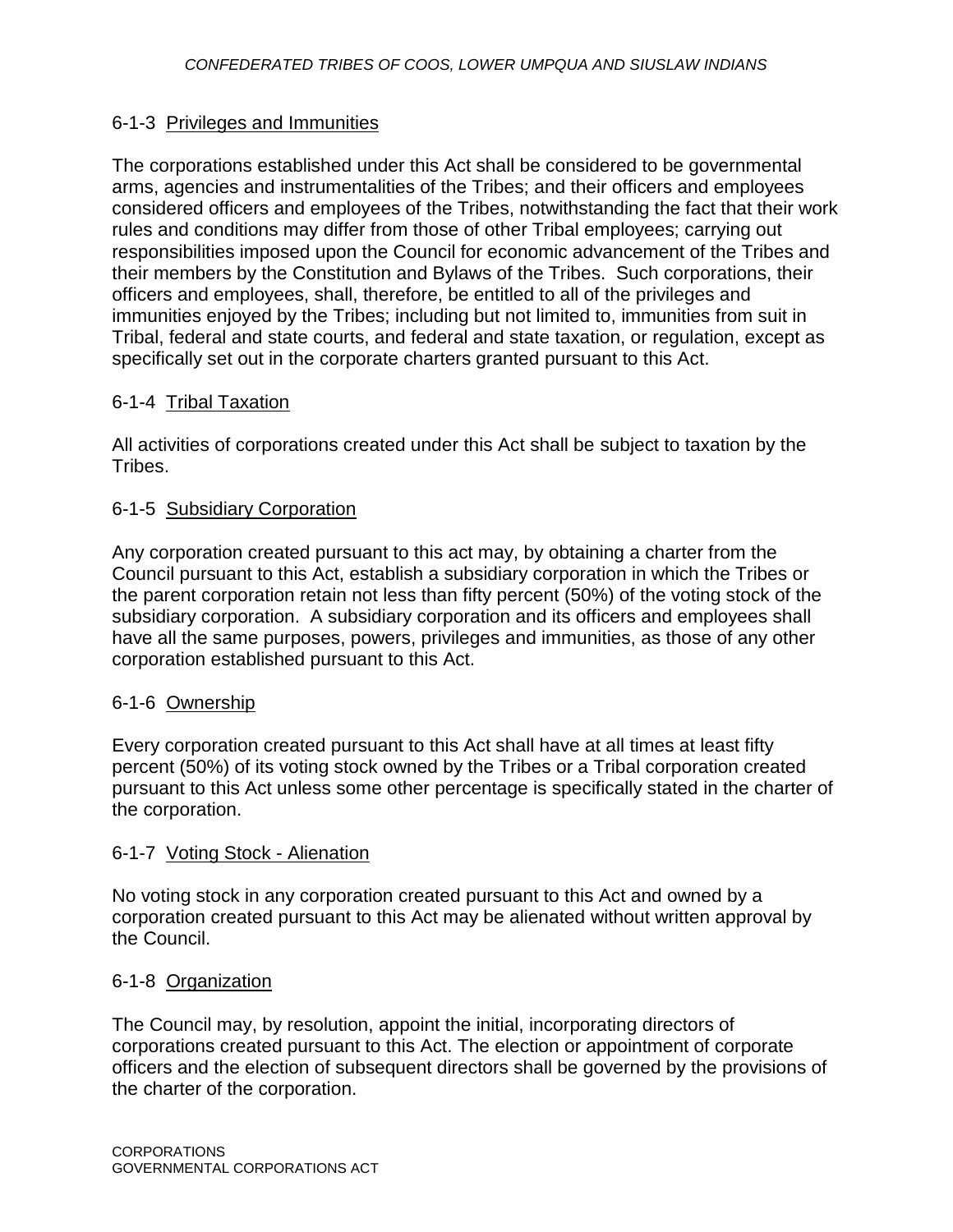## 6-1-9 Powers, Duration

The powers of corporations created pursuant to this Act shall be set out in the charters of the corporations and may include all standard powers of commercial corporations, sovereign powers and the sovereign power of eminent domain. The duration of corporations created under this Act shall be perpetual unless a different duration is stated in the charter.

# 6-1-10 Lands

Real property acquired by a corporation created pursuant to this Act may be transferred, where permitted by the federal law governing the ability of the Tribes to make such a transfer to the ownership of the United States in trust for the Tribes; and shall be by appropriate, lawful transfer placed into the control of the corporation by the Tribes.

#### 6-1-11 Tribal Courts - Jurisdiction, Enforcement of Act

Notwithstanding the immunity from suit conveyed upon corporations created pursuant to this Act, the provisions of this Act, the Revised Model Business Corporations Act, Tribal regulatory acts, or Tribal enactments pursuant to this Act; may be enforced against any corporation created under this Act, parent or subsidiary, its directors or officers; by an action in law or equity in the Tribal Courts of the Tribes, when brought by any member of the Council or a director of a parent corporation.

## 6-1-12 Agent

All corporations created under this Act shall publicly designate and maintain a registered agent for service of documents on the Tribes' Reservation.

## 6-1-13 Assets

The assets of each and every corporation created under this Act when specifically granted to the corporation by the Tribes, or when obtained through a standard acquisition by the corporation shall be separate and distinct from those of the Tribes. In no case shall Tribal assets not specifically pledged in a manner permitted by law be considered assets of a corporation created under this Act for any purpose.

## 6-1-14 Audits

The governing body of every corporation chartered under this Act shall require that an annual audit of the corporation by an outside independent-auditor be conducted and made available to shareholders within a reasonable time of completion. The Council, by duly adopted resolution, may require that any corporation created under this Act be audited by an independent auditor hired by the Council at any time and shall have the absolute right to require access to all Corporate documents necessary for such an audit.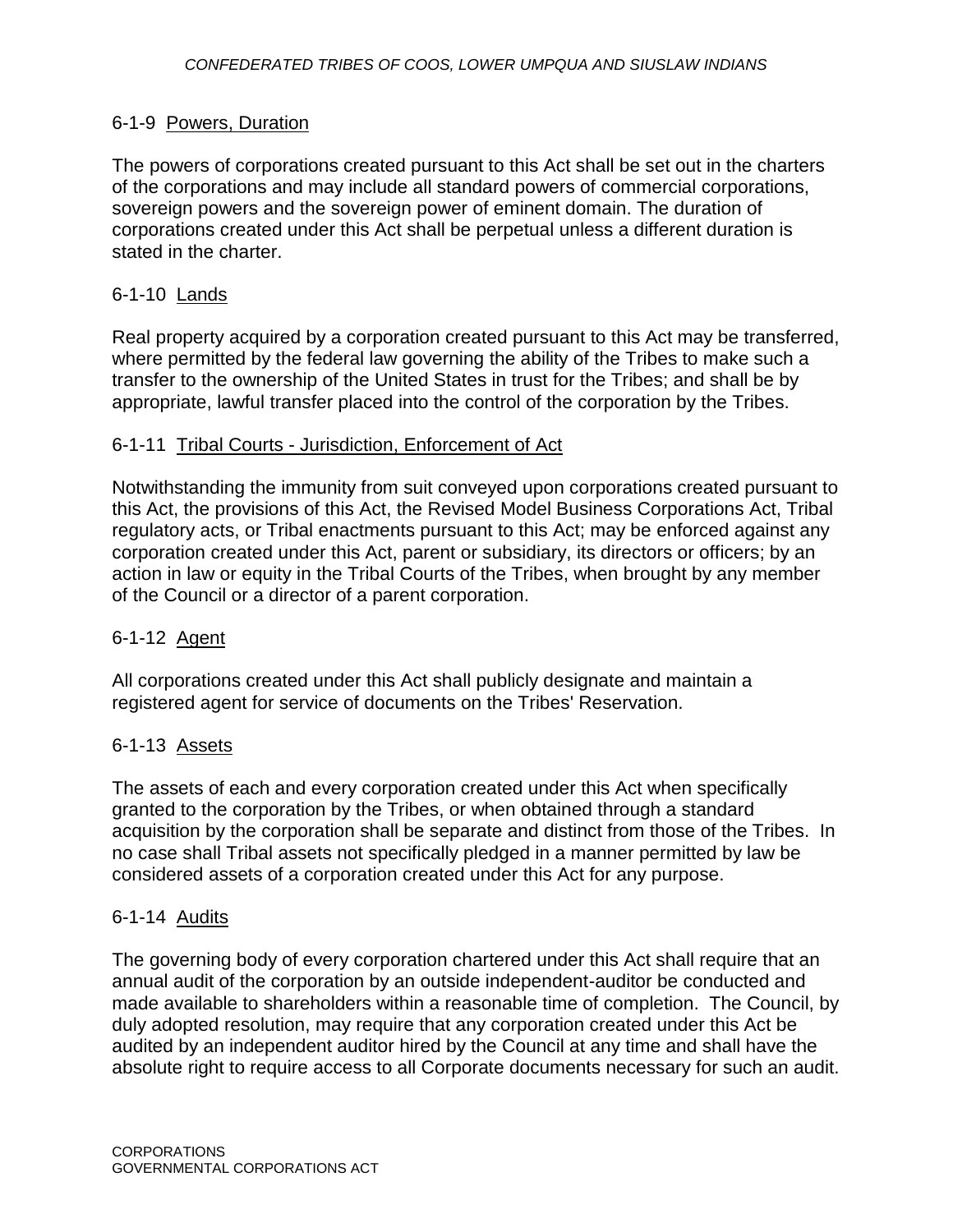# 6-1-15 Annual Meeting, Annual Report

The governing body and management of each corporation created pursuant to this Act shall hold at least one (1) open meeting per year, on ten (10) days public notice, within the boundaries of the Tribes' Reservation, at which the corporate governing body shall answer any questions asked of them by shareholders. Each governing body shall also file a full report of the financial and production activities of the corporation with the Council on an annual basis.

# 6-1-16 Contracts with Officers

Notwithstanding any other provision of this Act or charters or articles of incorporation granted pursuant to provisions of this Act, all directors or officers of any governmental corporation chartered or licensed under this Act, and any firm in which said directors or officers hold office, or are shareholders or owners, shall be disqualified from dealing or contracting with Tribal governmental corporations chartered under this Act, or subsidiaries thereof, as either a vendor, purchaser, or otherwise; and such contracts or transactions shall be void, unless such contract or transaction has been fully disclosed to, and approved by, the Council; provided, this section shall not apply to the employment contracts of persons employed in fulltime, management positions, by a governmental corporation or a subsidiary thereof.

# 6-1-17 Bonding

(a) Notwithstanding any other provision of this Act, or charters or articles of incorporation (and supplementing bylaws) granted pursuant to provisions of this Act; all directors, officers, contractors and employees of any governmental corporation chartered or licensed under this Act who are: (i) authorized, either individually or in conjunction with others, to expend funds on behalf of the governmental corporation or any of its subsidiaries or agencies; or (ii) responsible for accounting for the funds of a governmental corporation or any of its subsidiaries or agencies; shall at all times be bonded or insured by the corporation to protect the assets of the corporation in an amount consistent with the financial responsibilities of the director, officer, contractor or employee. Such bonds or policies of insurance shall be obtained at the expense of the governmental corporation or the contractor and must be approved by the Council before the director, officer, contractor or employee is permitted to expend or account for funds.

(b) No director, officer, contractor, or employee of a governmental corporation shall have authority under this Code, or a charter granted under this Code, to expend or account for corporate funds unless bonded or insured in compliance with this section. Any signature of a corporate director, officer, contractor or employee purporting to authorize expenditure of corporate funds shall be void if at the time the signature is given the director, officer, contractor, or employee is not bonded or insured as required by this section.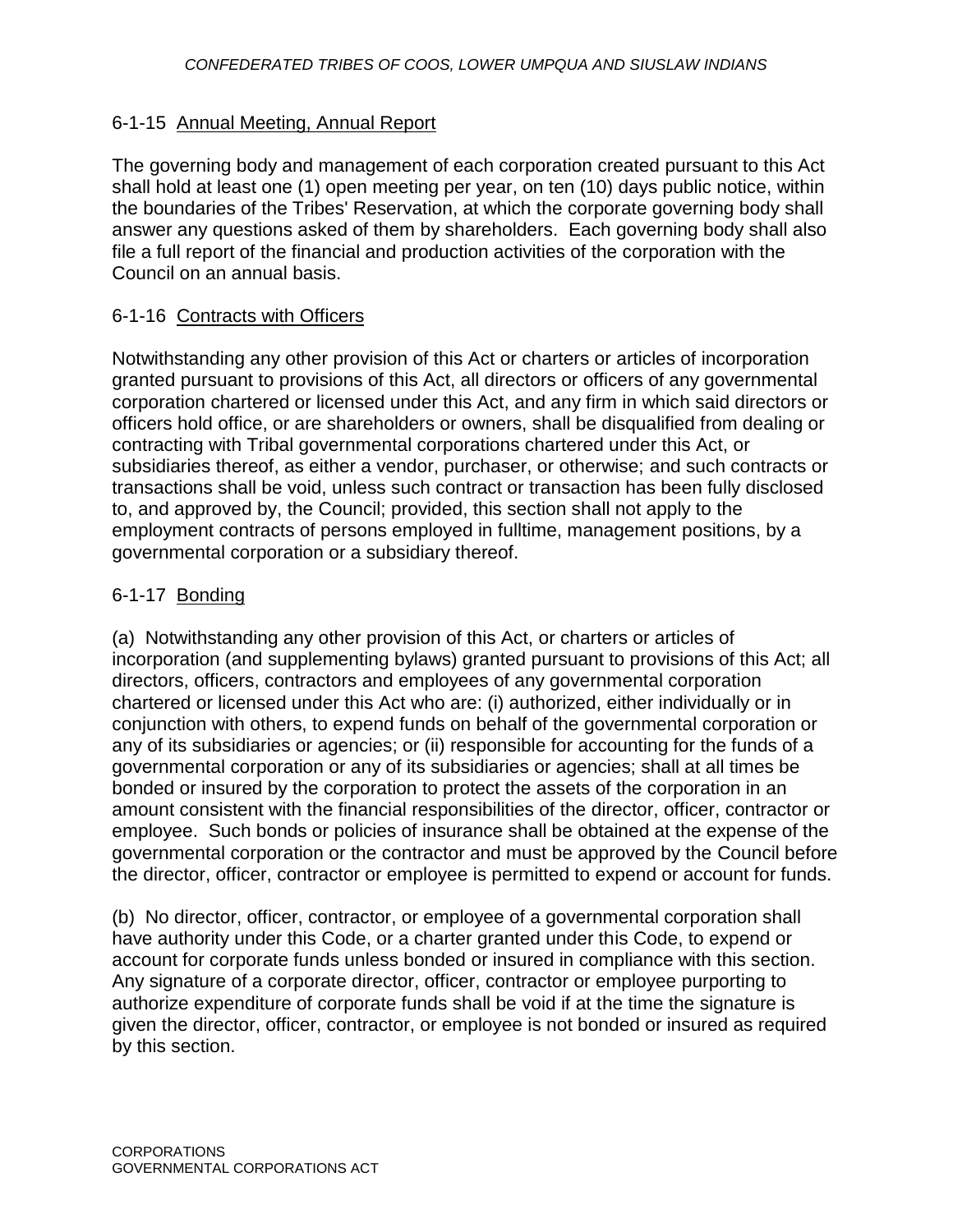# APPENDIX A

# LEGISLATIVE HISTORY AND EDITORIAL CHANGES